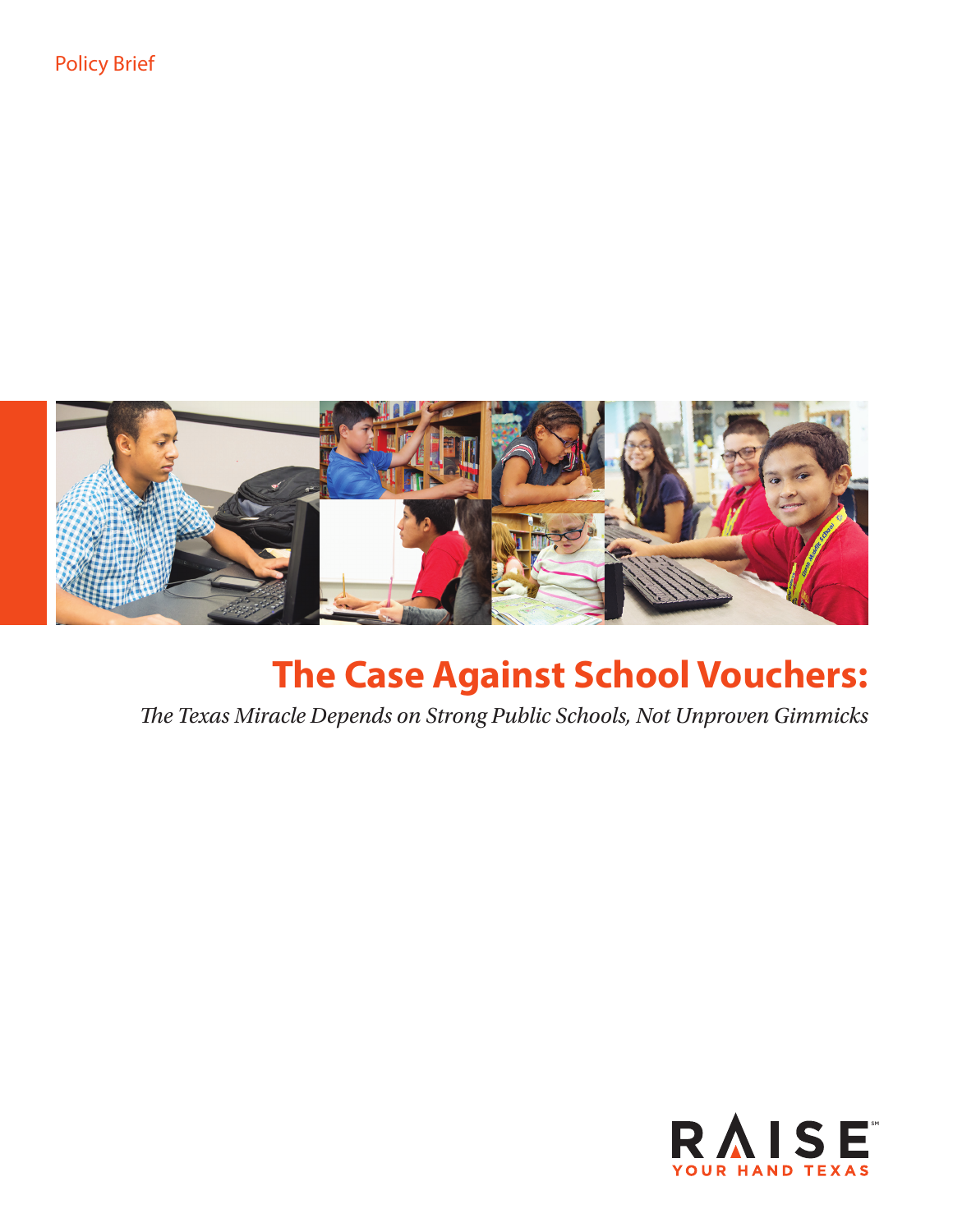# Table of Contents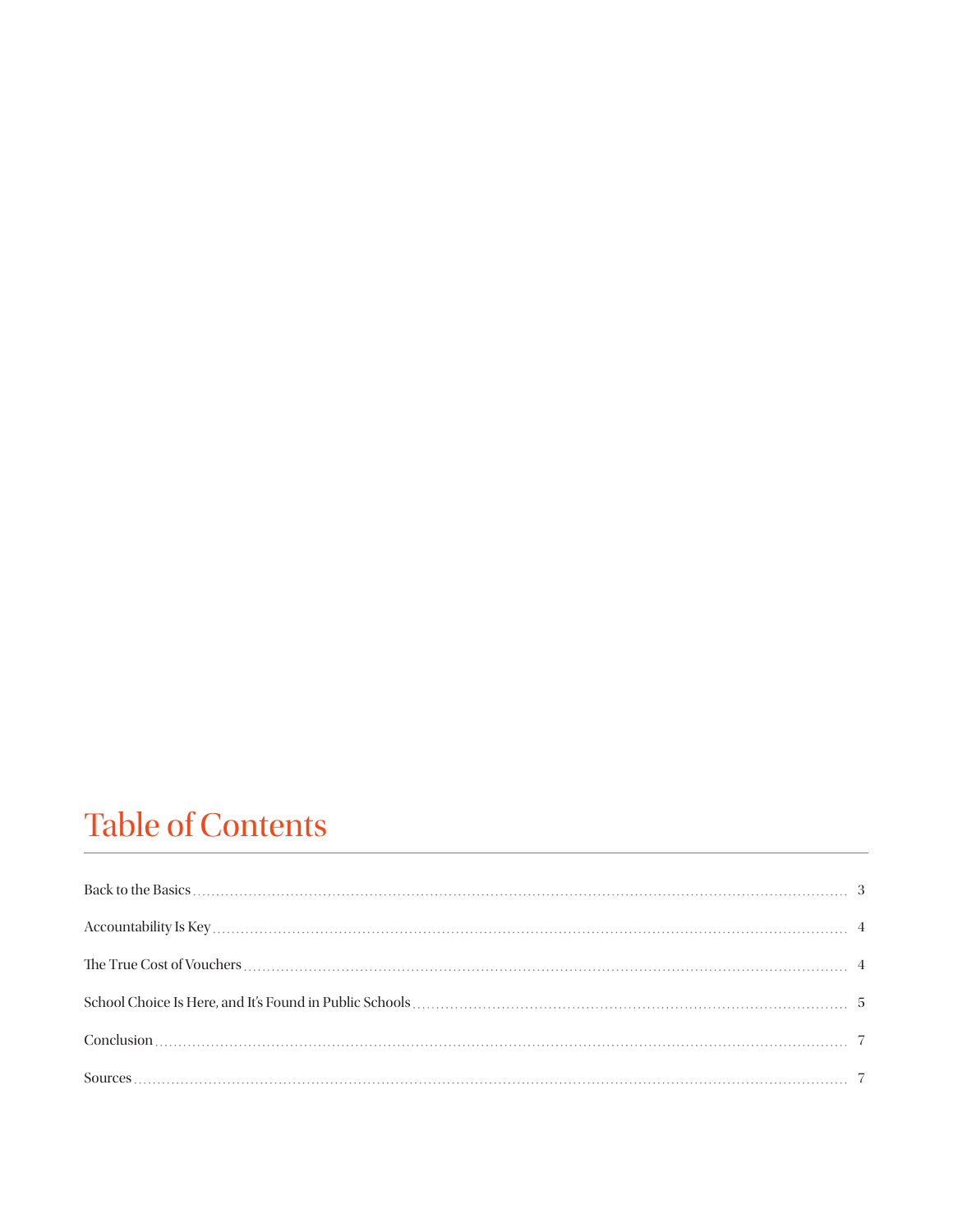# **The Case Against School Vouchers:**

*The Texas Miracle Depends on Strong Public Schools, Not Unproven Gimmicks*

In January 2013, Raise Your Hand Texas® released a report titled *School Vouchers: The Myth and the Reality*, providing a comprehensive introduction to the issue, including voucher history and nomenclature, presence in other U.S. states, and an exploration of the myths and truths surrounding this controversial issue.<sup>1</sup> This brief is a companion to the original report and provides an updated summary of the issues surrounding vouchers, including why they are an unproven education reform tool and an inefficient use of state resources.

### Back to the Basics

In its simplest form, a school voucher is a government subsidy of private schools funded by taxpayer money. Vouchers direct public money to private entities without flowing first through a school district.

Voucher funds are applied toward part or all of a student's tuition at a private school, including religious schools of all faiths and schools that are able to discriminate for admissions purposes.

Currently, the state of Texas does not employ educational vouchers of any kind.

There are generally two types of voucher programs:

### **Traditional Vouchers**

Traditional vouchers enable a student's family to receive a set dollar amount to leave the public school system and enroll in a private school, paying part or all of the private school tuition with the voucher.

A traditional voucher can be either a direct payment or a reimbursement to parents, using taxpayer funds.

#### **Alternative names for traditional vouchers include:**

Taxpayer Savings Grants

Student Scholarship Program

Parental Choice Scholarship Grants

School Choice Scholarship

### **Tax Credit Vouchers**

These types of vouchers usually fall under two categories:

- 1. In states with a personal income tax, some tax credit vouchers provide parents with a tax credit up to a set amount to defray the costs of private school tuition.
- 2. The state issues tax credits to corporations or individuals who have donated to education funds that would provide vouchers for students to attend private or religious schools.

#### **Alternative names for tax credit vouchers include:**

Tax Credit Scholarship Corporate Scholarship Program Education Tax Credit Educational Improvement Tax Credit

How tax credit vouchers typically work:

- The legislature approves tax credits to individuals or corporations for different types of taxes owed to the state that normally would go into general revenue or other funds used to support state programs, including public education.
- The tax credits allowed are equal to all or a percentage of the donation given by the individual or corporation to a third-party, private, nonprofit management organization created specifically to funnel the tax credit dollars to private and religious schools to pay tuition for students.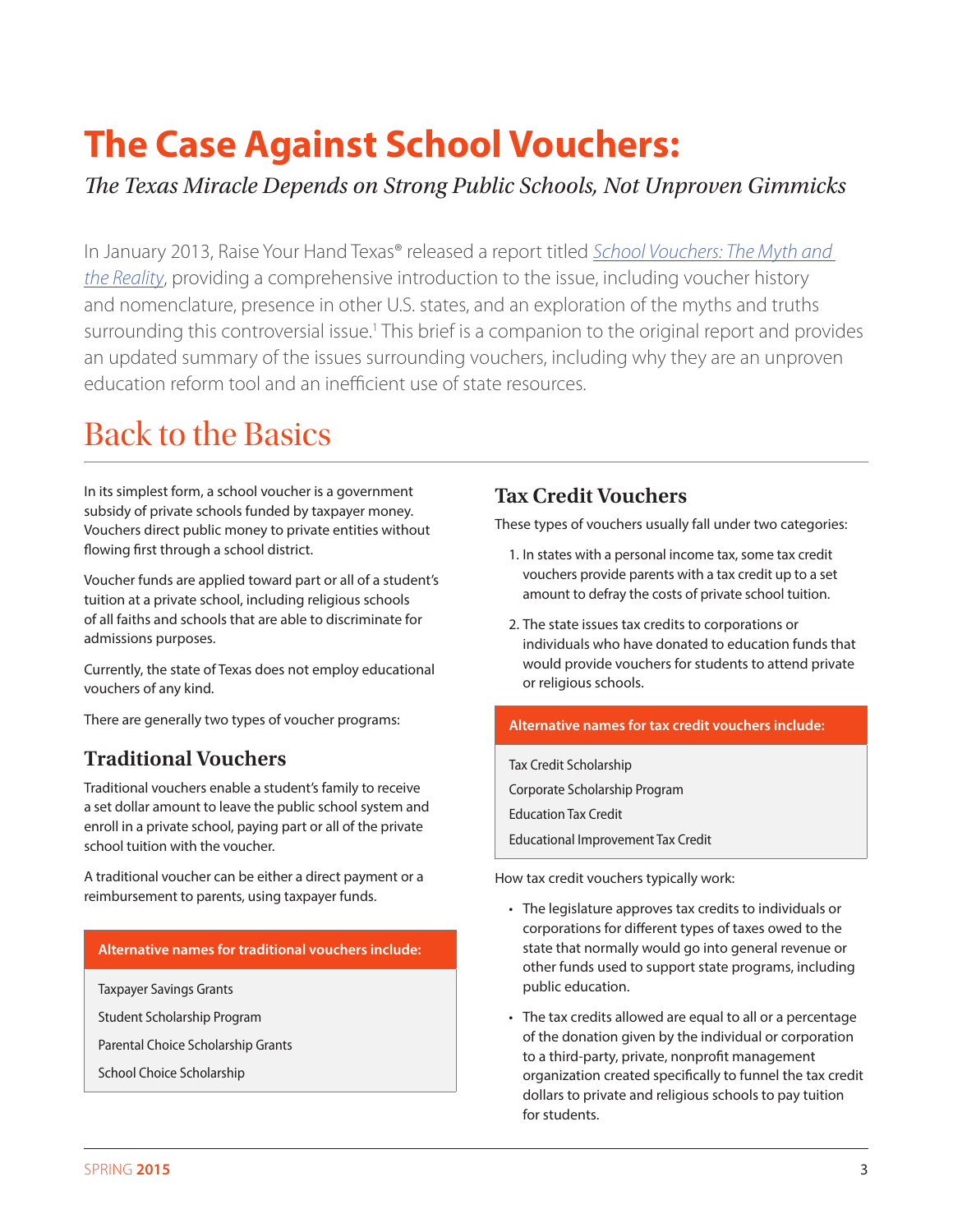- Potential state revenue is thus diverted to the management organization and is never received by the state.
- The management organization administers the program and is allowed to spend a percentage of total revenue from donations for administrative expenses, between 3% and 20% depending on the state. Lobbying and fundraising are allowable expenses.<sup>2</sup>
- Student eligibility for the tuition subsidy may initially include income limits, or a requirement to be previously enrolled in a public school, or other qualifiers.
- Once initiated, these programs may be expanded over time by increasing the amount and types of the credits and changing student eligibility criteria.
- Although the tax credit approach is more circuitous and convoluted, the purposes and end results are largely the same.<sup>3</sup>

## Accountability Is Key

Perhaps the most concerning element of vouchers for those invested in improving public education for Texas students is the lack of accountability for voucher programs.

While one of the key rationales offered in support of school vouchers is preventing children from "being trapped in failing schools," there is little or no evidence to show vouchers improve academic achievement for students.

Research on voucher programs nationwide concludes, "vouchers have had no clear positive effect on student academic achievement, and mixed outcomes for students overall."<sup>8</sup>

Furthermore, Texans would never know whether these taxpayer subsidies produced the promised results touted by voucher promoters.

When voucher dollars leave the public system, accountability disappears. Private and religious schools are not required to comply with assessment and accountability standards like public schools are, and parents, taxpayers, and the public cannot "follow the funds" to verify students who use vouchers to attend private and religious schools are in fact learning and achieving.

More facts about the voucher accountability problem:

- Schools receiving vouchers are not required to comply with state accountability evaluations, open record laws, or statewide academic standards.
- Private schools are not required to follow federal guidelines for serving students with special needs.
- Vouchers can potentially be used at private schools that have not demonstrated high academic or ethical standards.
- The curriculum at private schools is not subject to public review and may include extreme religious beliefs.

## The True Cost of Vouchers

Voucher proponents claim certain voucher schemes can save the state money. Setting aside the fact that an education proposal is being sold primarily as a means to save money rather than for its educational benefits, there remain real questions as to whether these schemes actually produce cost savings as great as claimed, and if so, at whose expense.

In the case of the "tax credit scholarship" type of voucher, the tax credit against state taxes, otherwise owed, in exchange for contributions for tuitions to private schools results in foregone revenue to the state to fund public schools and other vital needs.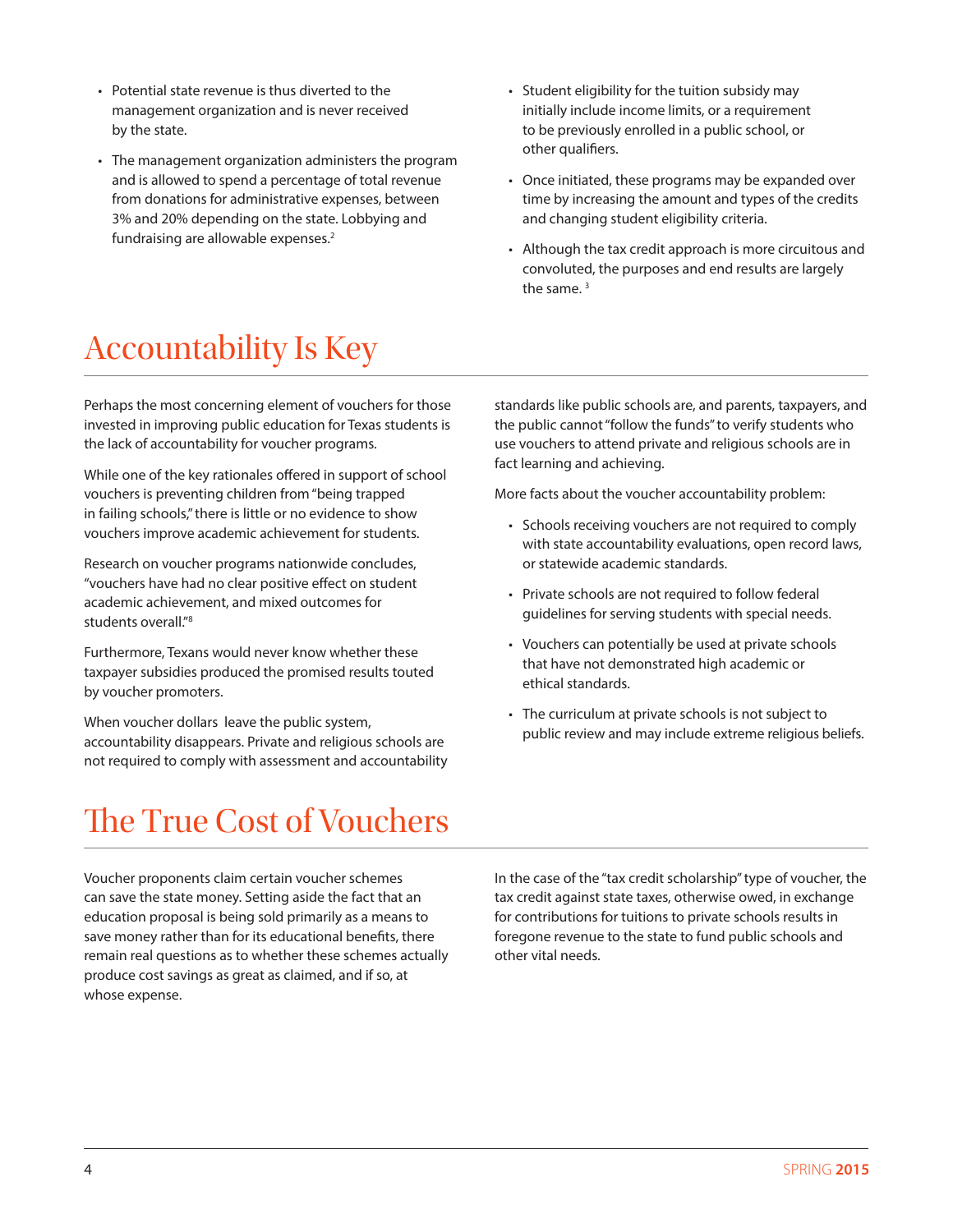But the "taxpayer savings grant" is frequently positioned as a voucher that would provide cost savings to the state.

Proponents of the taxpayer savings grant claim to save the state money by granting a voucher in an amount less than current per-pupil funding for a student to attend public school, thereby theoretically allowing the state to keep the difference.

The taxpayer savings grant proposal provides for a reimbursement to parents for private school tuition in an amount equal to the lesser of the actual cost of the tuition or 60% of the state average cost of maintenance and operations per student.

The problem with this math is, in reality, the state only pays about 45% of educational costs on average (and in some cases far less), with the remainder coming from local property taxes. So some of the claimed savings are illusory.

This is further compounded by the loss of millions in federal funds when a student leaves the public school system, which the Legislative Budget Board (LBB) has previously estimated at \$1,000 per student.4

The fact is, parents of students entering kindergarten and first grade would be eligible to receive the voucher, effectively providing a taxpayer-funded subsidy for private school tuition for parents who already intended to send their child to private school. As the LBB explains:

[T]here would be little incentive for the parents of these students not to apply. Assuming at least a portion of those students would never have enrolled in public school, there would be *no offsetting savings* to the FSP associated with these students. At 100 percent

participation, the potential cost of grants associated with these students could be *as much as \$100 million per year*. For purposes of this estimate and based on an assumed cohort of 18,800 students enrolled in private kindergarten, 50 percent participation among students in this cohort who never would have enrolled in public school is assumed at a cost of \$47 million annually [emphasis added].5

In evaluating such proposals, consider not only whether the savings are as great as claimed, but at whose cost these purported savings are obtained.

These savings come in the form of reduced payments to the very public schools that have and will continue to educate the overwhelming majority of the state's students.

As the LBB explains, "[d]istricts would lose state aid through the Foundation School Program resulting from decreased enrollment."<sup>6</sup> Yet, costs to districts to operate campuses do not go down when a few students leave to attend private school. Costs such as utilities, transportation and teacher salaries remain.

The result is "[s]ome districts might experience difficulties in realizing sufficient cost reductions due to the reduced enrollment and could suffer some financial hardship…"7

Therefore, any potential savings associated with the taxpayer savings grant may be far less than claimed, and these savings may never materialize.

Efforts such as these that divert funds from public schools inevitably come at a huge long-term cost to the only system with the capacity to educate all Texas students.

### School Choice Is Here, and It's Found in Public Schools

Everybody agrees parents and students need choices, both because students have unique needs and talents, and because a small subset of Texas public schools are consistent underperformers.

Fortunately, the Texas public school system already provides a myriad of choices for parents and students, though many people aren't aware of the options. The following table highlights the choice opportunities currently available to Texas students.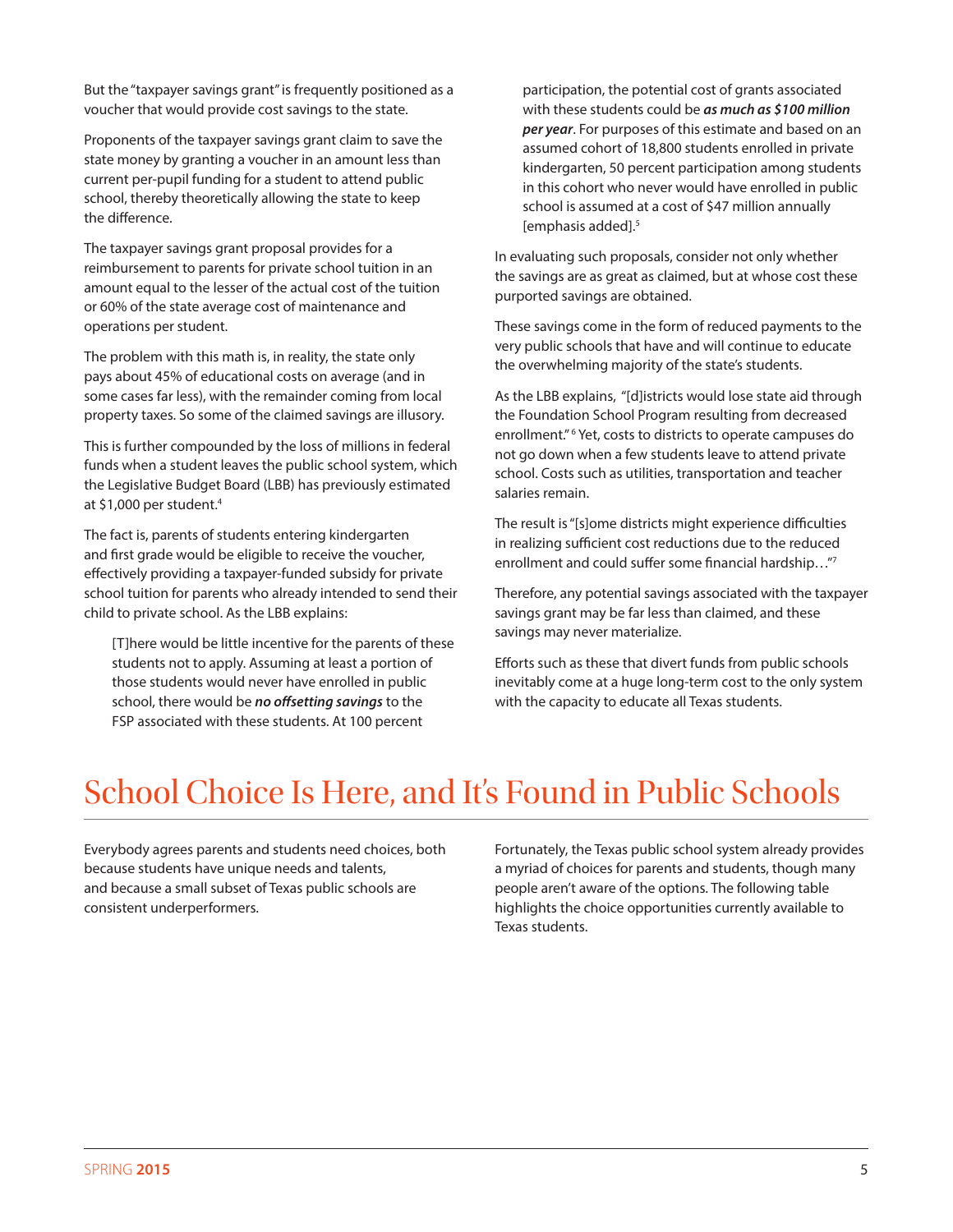### **Public School Choice for Texas Parents and Students**

#### **Charter Schools**

While subject to fewer state laws than traditional public schools, charter schools must follow the same fiscal and academic accountability policies as school districts. The majority of charter schools in Texas are open-enrollment charters operated by non-profit corporations, universities or other governmental bodies. Open-enrollment charters serve students from a defined geographic area and are open to any student residing in that area. Charters are subject to an enrollment cap set in the charter, which may be increased by the Commissioner. More than 200,000 students attend public open-enrollment charter schools in Texas. State law also allows for the local creation of campus charters by school districts with the same type of flexibility. Campus charters operate under an agreement with the local school board and remain part of the school district.

#### **Open Enrollment Policies**

Some school districts allow students to choose to attend any school in the district with capacity under policies often referred to as "open enrollment." These districts may also allow students residing beyond district boundaries to apply to attend any school in the district.

#### **Magnet Schools**

Magnet schools are not assigned students residing in a specific geographic zone within a district. They typically focus on specialized curricula such as science, technology, engineering, and math (STEM), the arts, or International Baccalaureate (IB). Students must apply to attend, and there are typically eligibility requirements. Though typically offered to students residing in the district, some magnet programs allow any student to apply. According to an unofficial tally, more than 250,000 students in Texas attend magnet schools.<sup>9</sup>

#### **Virtual Schools**

Students enrolled in public schools in any district (grade 3 and above) may enroll in an online course through the Texas Virtual School Network (TxVSN), operated by the Texas Education Agency (TEA). In addition, there are currently seven host district/charters operating nine full-time online schools. Over 10,000 students were enrolled in full-time virtual schools in Texas in 2013-14.

#### **Students with Multiple District Options**

State law allows students to enroll in a district based on the residence of a grandparent or divorced parent even if the student does not reside in the district. A grandparent must provide a substantial amount of after-school care for the student as determined by the school board.

#### **Special Needs Transfers**

State law requires school boards to allow individual students, via parental request, to transfer to a different campus within the district based on specific needs defined in state statute: bullying; having a member of the family attending special education services at a different campus; or students involved in sexual assault.

#### **Parent Petition**

Under state law, parents may apply to transfer their child from their assigned neighborhood school to a different school in the district. The school board is required to hear the request and must grant it unless the board determines there is a reasonable basis for denial.

#### **Public Education Grant (PEG) Program**

Under state law, students in underperforming schools may transfer to a different school in their district or to a school in another district. The school funding system provides incentives for districts to accept PEG students from other school districts.

#### **No Child Left Behind (NCLB) Transfers**

Under federal law, students in schools not meeting Adequate Yearly Progress (AYP) were allowed to transfer to another campus within the district. Due to the NCLB waiver Texas was granted, this law currently applies to only those students granted transfer status prior to the 2013-14 school year. Also under NCLB, students who are in school environments defined as unsafe may move to a different school within the district.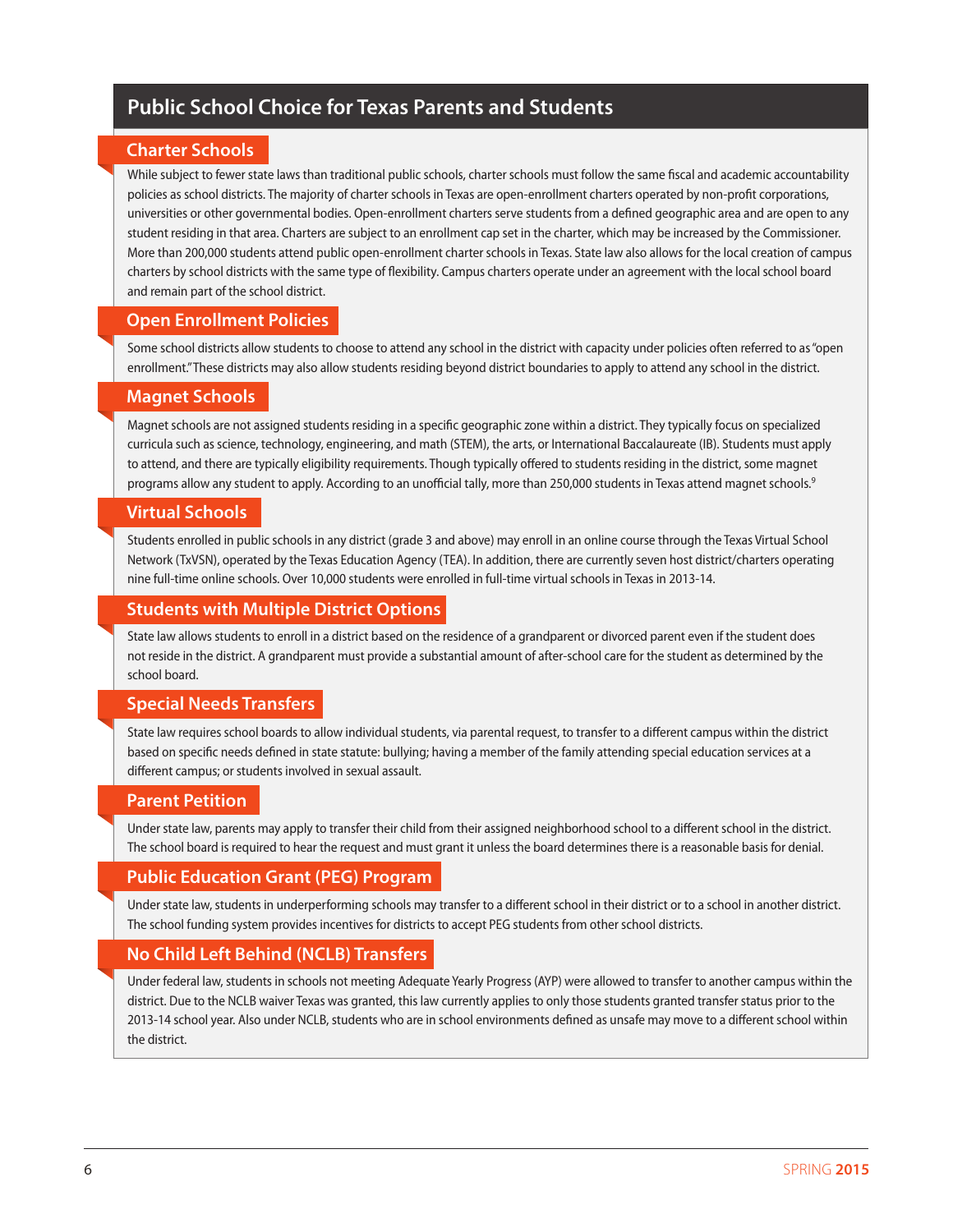### Conclusion

School vouchers have proven over time to be divisive, ineffective, and unnecessary. They do not addresses the challenges faced by a public education system that must educate every student who walks through the school door, regardless of background, race, religion, poverty, or special needs.

Instead of turning to costly gimmicks, silver bullet experimental approaches, and divisive political ploys, the State of Texas must instead focus on supporting and improving the only system with the will and capacity to educate all Texas students. The Texas public school system educates 94% of school-age children statewide, and now is the time to redirect our energies to what really influences achievement and performance for these students and schools.

Using independent research and practice-proven approaches to focus on the real best practices for advancements in education must be our goal.

Raise Your Hand Texas believes that instead of defunding and dismantling public education, we should instead give every child a fair shot at success in school and life and improve schools with full-day, high-quality prekindergarten. We should ensure quality teachers are in every classroom and strong leaders at the helm of every school. We must give schools the resources and support they need to innovate and address the unique needs of every student.

### WHO EDUCATES TEXAS STUDENTS? PUBLIC DISTRICT PUBLIC<br>SCHOOLS 90% PRIVATE 7% PUBLIC CHARTER SCHOOLS 4% ALL PUBLIC SCHOOLS 94°

- Percentage total greater than 100 because all percentages were rounded up to the next whole number
- Home school enrollment numbers not included as no reliable public source exists

### Sources

- <sup>1</sup> *School Vouchers: The Myth and the Reality.* Raise Your Hand Texas, January 2013. Retrieved from: http://www.raiseyourhandtexas.org/policy-papers/school-vouchers-the-myth-and-the-reality/
- <sup>2</sup> *Tax Credits A New Voucher Program Proposed in Texas: Shifting Public Dollars to Private Schools.* Prepared by the Office of Rep. Lon Burnam (Texas) 83rd Legislative Session (2013. April 1, 2013
- <sup>3</sup> Heilig, Julian Vasquez. *Breaking Bad: Tax-Credit Scholarships aka Neovouchers*. Cloaking Inequity: Blogging for Change. February 3, 2013. Retrieved from: http://cloakinginequity.com/2013/02/03/breaking-bad-tax-credit-scholarships-aka-neovouchers/
- <sup>4</sup> *http://www.capitol.state.tx.us/tlodocs/821/fiscalnotes/pdf/HB00033I.pdf#navpanes=0*
- <sup>5</sup> *http://www.capitol.state.tx.us/tlodocs/83R/fiscalnotes/pdf/SB01575I.pdf#navpanes=0*
- <sup>6</sup> *http://www.capitol.state.tx.us/tlodocs/83R/fiscalnotes/pdf/SB01575I.pdf#navpanes=0*
- <sup>7</sup> *http://www.capitol.state.tx.us/tlodocs/83R/fiscalnotes/pdf/SB01575I.pdf#navpanes=0*
- <sup>8</sup> *Usher, Alexandra. Keeping Informed about School Vouchers: A Review of Major Developments and Research. Center on Education Policy, July 27, 2011. Retrieved from: http://www.cep-dc.org/displayDocument.cfm?DocumentID=369#sthash.Ihl90KMI.dpuf*
- <sup>9</sup> Bentson IV, Lloyd. *A Comparison of School Choice in Texas School Districts.* National Center for Policy Analysis, December, 2013. Retrieved from: http://www.ncpa.org/pdfs/bg170.pdf
- <sup>10</sup> 2014 Comprehensive Biennial Report on Texas Public Schools. Texas Education Agency, January 2015. Retrieved from: *http://tea.texas.gov/acctres/Comp\_Annual\_Biennial\_2014.pdf*
- <sup>11</sup> Estimate from Texas Private School Association. Retrieved February 2015 from: http://www.texasprivateschools.org